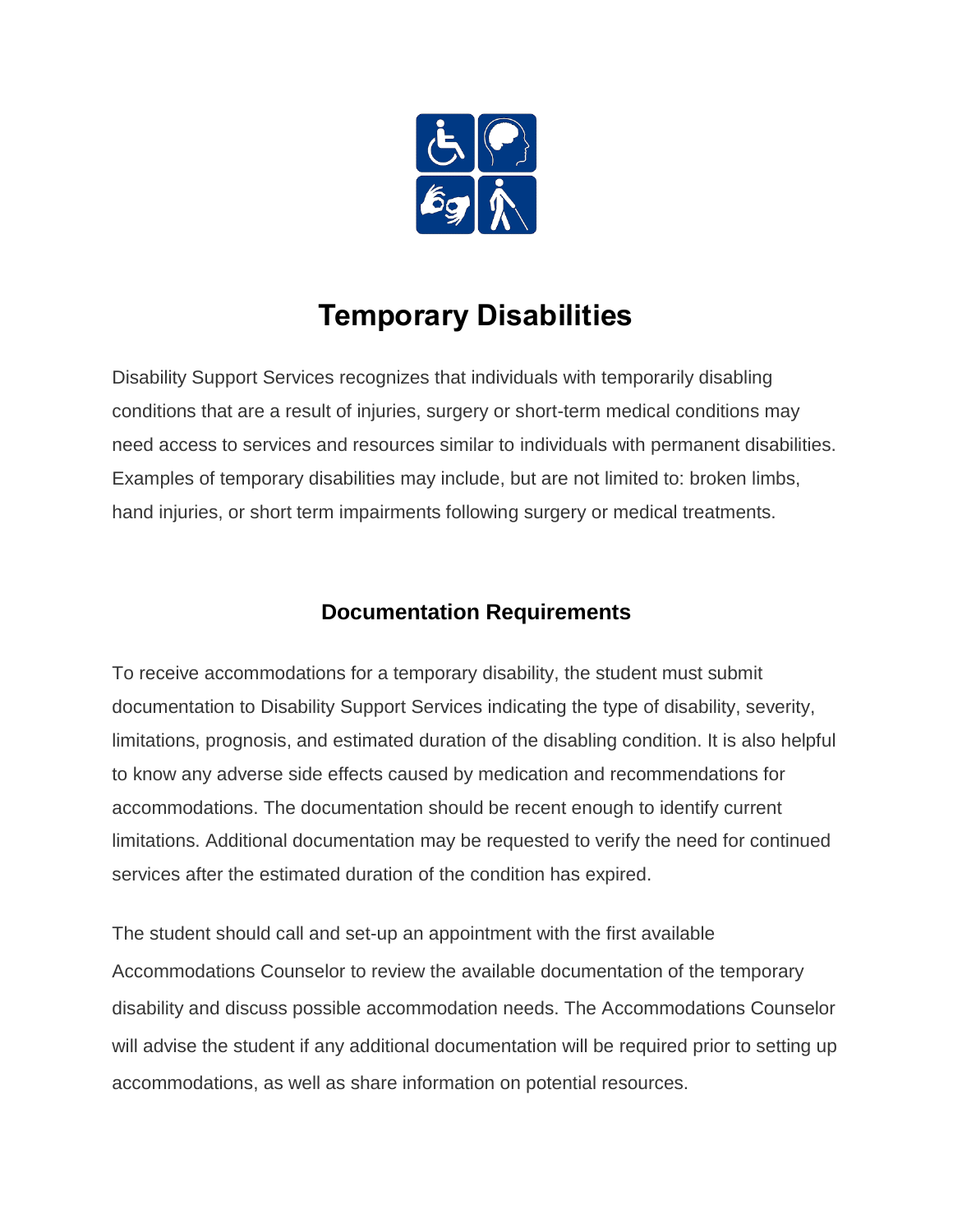## **Potential Accommodations for Temporary Disabilities**

Academic accommodations are approved on a case by case basis. Examples of accommodations which may be available for a temporary arm, hand, or upper extremity injury may include:

- Scribe for exams
- Notetaking assistance
- Audio recorder for lectures
- Extended testing time
- Computer for essay exams

Students with temporary disabilities may want to meet with an Accommodations Counselor to discuss:

- Potential classroom and testing accommodations
- Information on accessible routes and elevator access on campus
- Information on how to apply for a county-issued disabled parking placard
- How to hire a [personal attendant](http://disability.tamu.edu/resources/attendants) to assist with personal care and getting around campus

Disability Support Services and Midwestern State University DO NOT provide personal assistance to students with temporary disabilities such as building-to-building transportation or the transport of books or other personal items. Wheelchairs, scooters and other mobility devices are considered personal devices and are not loaned by Disability Support Services.